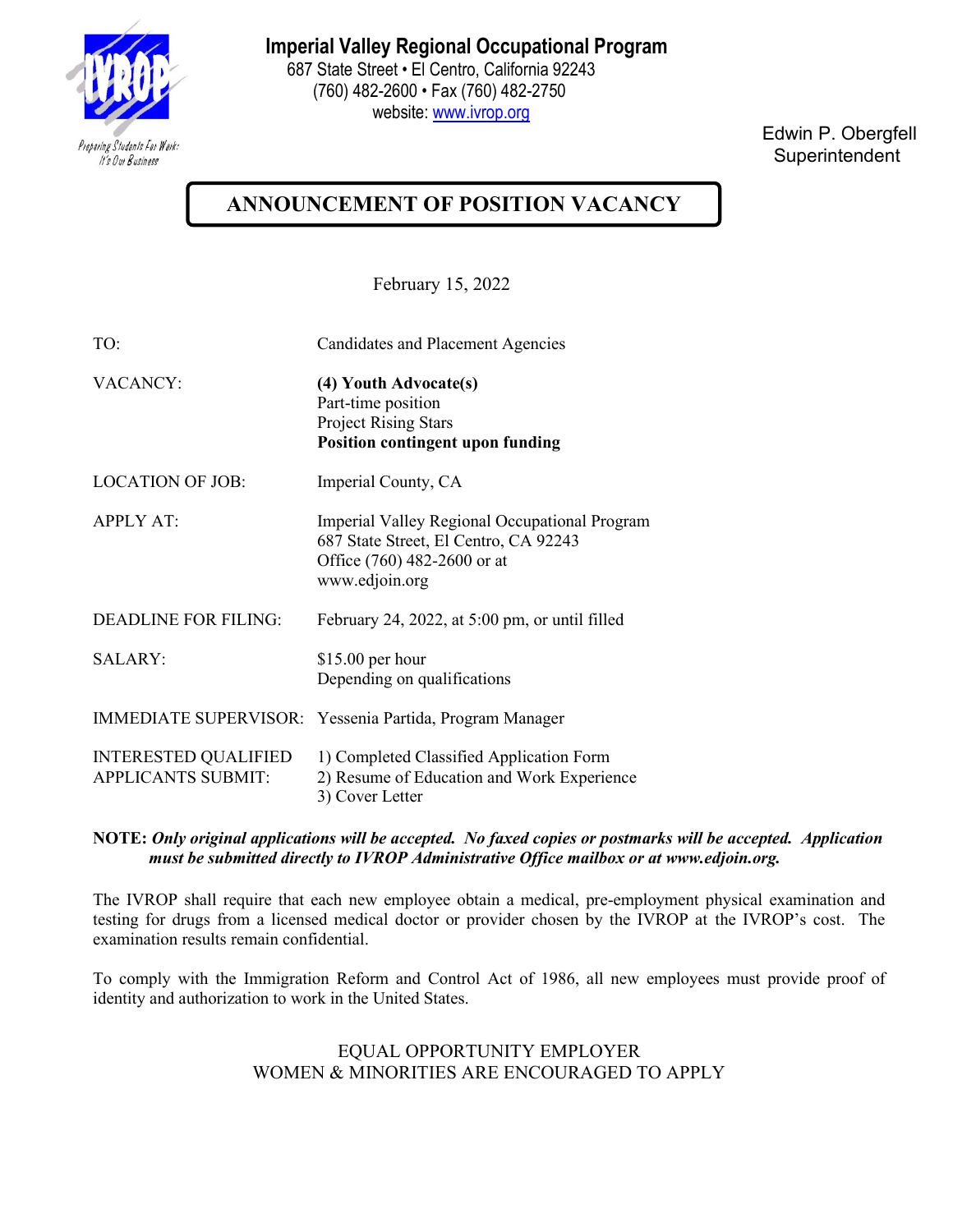# **Imperial Valley Regional Occupational Program**

### **JOB DESCRIPTION**

#### **Job Title: Youth Advocate**

#### **Position Scope:**

Under the direction of the assigned supervisor, the Youth Advocate will work with assigned youth to facilitate activities for the program and provide information on program services to community agencies, parents and youth.

#### **Essential Duties:**

- 1. Serve as the liaison between the youth, the community and program activities.
- 2. Conduct oral presentations to community and youth groups; advise youth, parents, and other interested partners of program services.
- 3. Meet with youth, guardians, school, and community representatives for the purpose of providing information on services available through the project.
- 4. Attend meetings as assigned for the purpose of conveying and/or gathering information required to perform function.
- 5. Assist with supervision and facilitation of program activities, workshops, events and field trips.
- 6. Work with youth to carry out the goals and objectives of the program.
- 7. Prepare written material such as reports, correspondence, and referrals for the purpose of conveying information regarding program activities and procedures.
- 8. Make appropriate referrals to resources.
- 9. Maintain confidentiality regarding participants, students, personnel, and all internal organization information.
- 10. Perform other related duties assigned by the Supervisor.

#### **Education, Experience and Skills Required:**

- 1. High school diploma or equivalency.
- 2. College level coursework in Education, Social Science, Sociology, Psychology, or related field preferred.
- 3. Prior experience in related field preferred.
- 4. Ability to read, write and communicate effectively in English; ability to address an elected board.
- 5. Ability to drive a personal vehicle to conduct work; travel to other sites; meetings and workshops; travel in county and out of county.
- 6. Ability to type 30 wpm and do basic business arithmetic.
- 7. Practical application of MS Word, MS Excel, MS Outlook and MS PowerPoint for Windows is required.
- 8. Ability to use standard office machines such as a personal computer, calculator, copier, fax machine, telephone, etc.
- 9. Valid California Driver's License and evidence of minimum liability insurance.